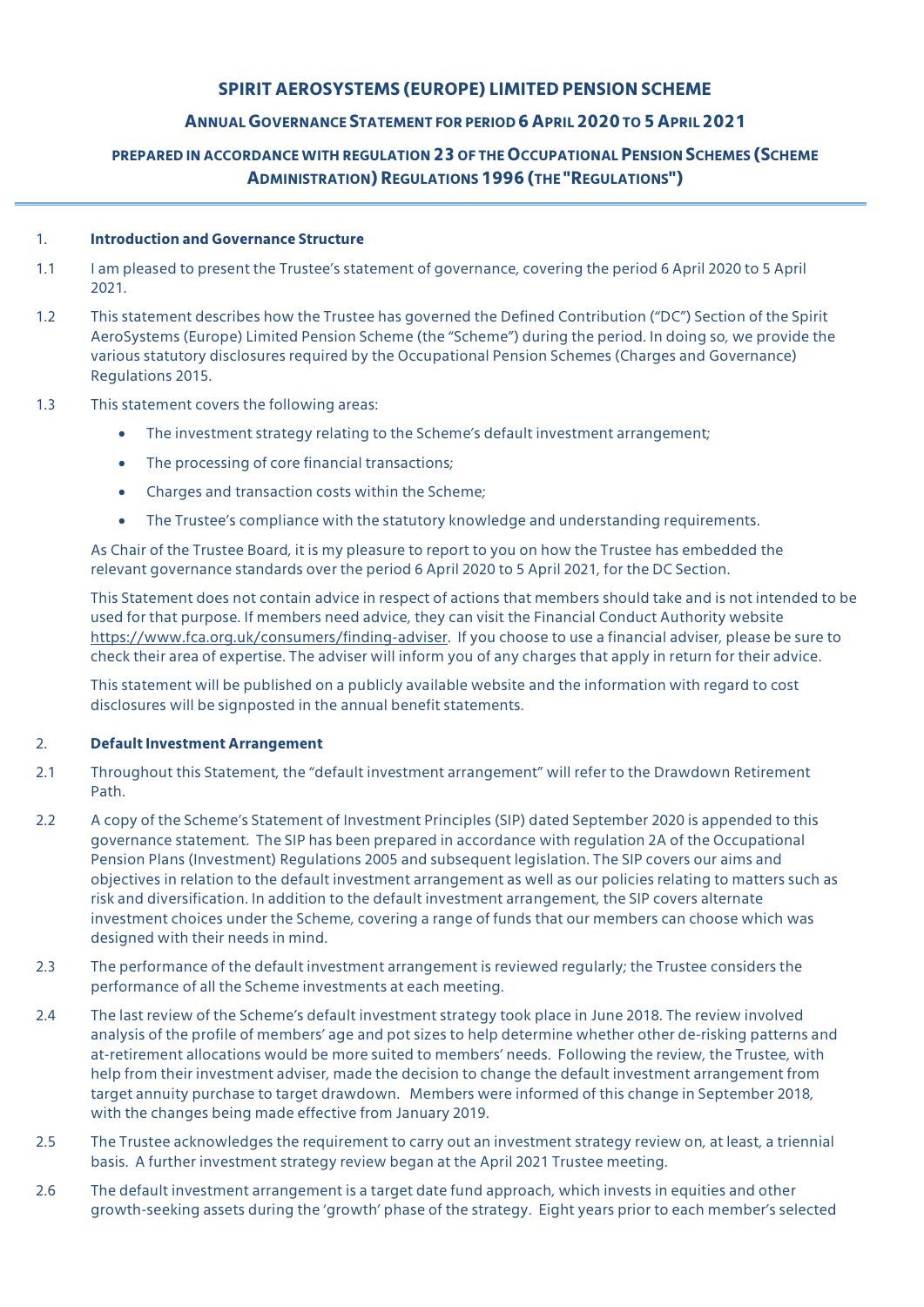retirement year (or the Scheme's default normal retirement age of 65 where none is selected), investments start to be transferred to a Target Drawdown Retirement Fund based on the targeted retirement year.

- 2.7 The default path's growth phase invests predominantly in equities. Overall these investments are expected to provide long term (above inflationary) growth with some protection against inflation erosion, albeit with volatility. Long-term returns in excess of earnings inflation are generally required for members to attain an adequate income in retirement. Younger members can withstand the potential downsides of equities as they have sufficient time for markets to recover.
- 2.8 As members' funds grow, investment risk will have a greater impact on retirement outcomes. Therefore, the Trustee believes that a strategy that seeks to reduce risk as the member approaches retirement is appropriate. This is achieved via automated switches over the eight-year period prior to a member's retirement date. Also, falls in the values of equity investments could potentially inflict significant losses to members' savings at a time when they have insufficient years of accumulation remaining to recover from such losses, particularly if they choose to make early withdrawals from savings. Investments are switched into a mix of less volatile assets and a diversified retirement fund to match the targeted retirement outcome.
- 2.9 The default investment arrangement has been adopted in light of the Scheme's current demographic and is kept under regular review. Members are also able to access alternative strategies and a range of self-select funds, and are supported by clear communications.
- 2.10 Elements of the investment governance of the Scheme have been delegated to Mercer Workplace Savings ('MWS'). This includes strategic and tactical asset allocations along with manager selection. On an annual basis MWS review the continued appropriateness and suitability of the investment solutions underlying the Scheme. The most recent review took place in April 2021, and was discussed by the Trustee alongside the initial findings of the scheme specific investment strategy review at the April 2021 Trustee meeting.
- 2.11 Investment performance and risk-based reviews of all the funds available to members are undertaken on a quarterly basis, with a particular focus on the default investment strategy.

# 3. **Core Financial Transactions**

- 3.1 The requirements of regulation 24 of the Regulations have been met and core financial transactions have been processed promptly and accurately during the period by:
	- Appointing a reputable professional pension administration provider, Aviva (the "administrator").
	- Having in place service level agreements (SLAs) with the administrator which cover all core administration processes. These SLAs are monitored on a quarterly basis and penalties are applied under certain circumstances for underperformance.
	- Ensuring that disaster recovery plans are in place with the administrator, other relevant third parties, and within the sponsoring employer.
	- Maintaining a Risk Register which outlines the risks to members and the Scheme, including those in relation to financial transactions, and considers the impact, likelihood, controls and mitigation steps for each risk. The Risk Register is monitored and reviewed on a regular basis.
	- Appointing a professional firm to undertake an annual audit. All financial transactions are subject to annual audit requirements as part of the Trustee's annual report and accounts.
- 3.2 As required by the Administration Regulations, the Trustee must ensure that core financial transactions are processed promptly and accurately. This includes:
	- Investment of contributions paid to the Scheme;
	- Transfer of members' assets into and out of the Scheme;
	- Transfers of members' assets between different investment options available in the Scheme; and
	- Payments from the Scheme to, or in respect of, members.
- 3.3 The Trustee recognises that delay and errors can cause significant losses for members. Delay and errors can also cause members to lose faith in the Scheme, which may in turn reduce their propensity to save and impair future retirement outcomes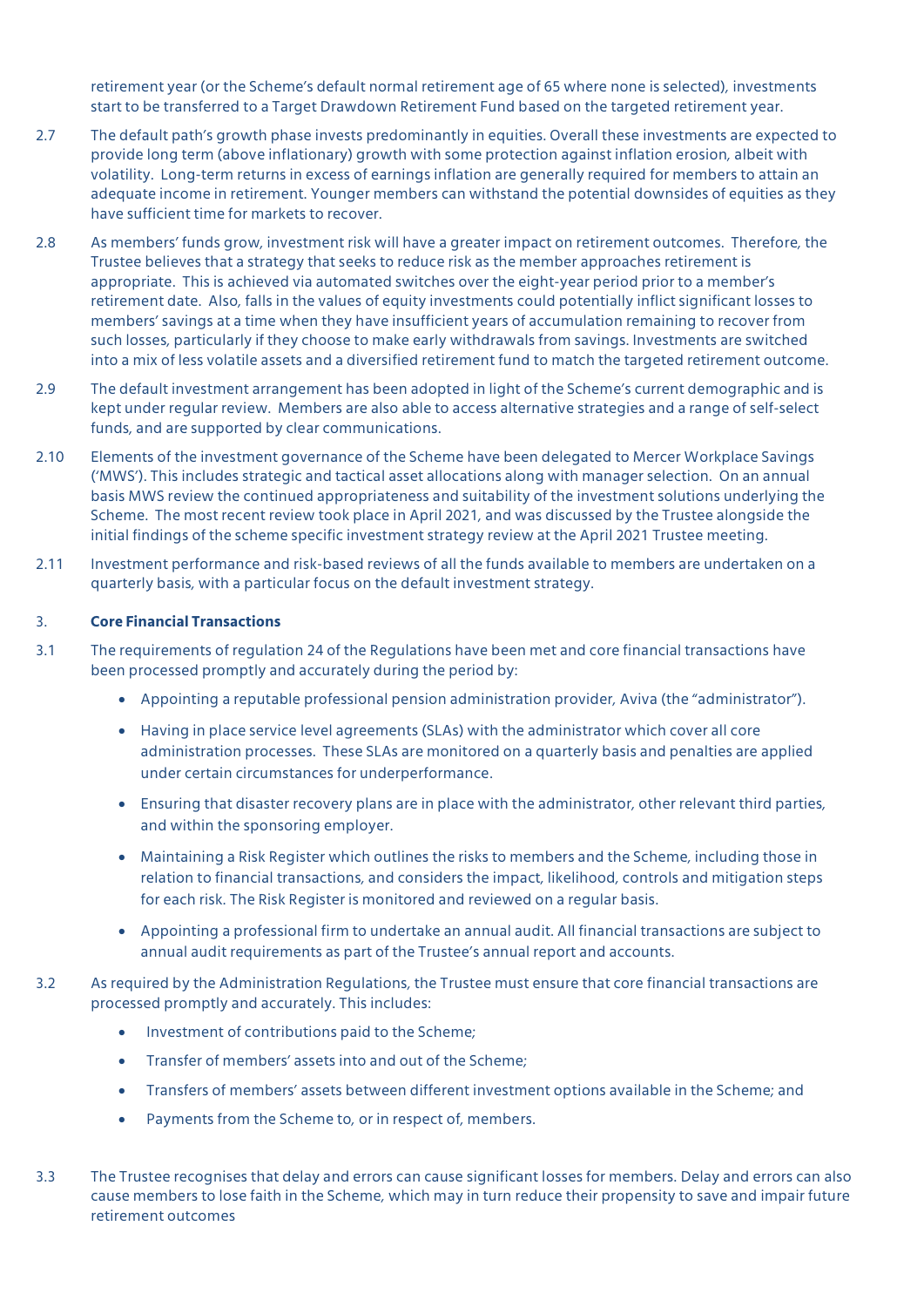- 3.4 The Scheme's Schedule of Contributions sets out timescales for all participating employers to remit monthly contributions to the Scheme in accordance with legislative requirements. Once received, contributions are invested in accordance with the timescales set out in the administration agreement with the administrator.
- 3.5 The Trustee receives administration reports produced by the administrator, which are reviewed by the Trustee at each meeting, enabling them to monitor that the requirements for the processing of financial transactions are being met. The administrator is also invited to attend Trustee's meetings when appropriate, and reports are received to support their attendance.
- 3.6 Overall the Trustee was satisfied with the administrator's performance against agreed service levels over the Scheme year. The service level standards are reviewed periodically to ensure they remain appropriate and meet legislative requirements.
- 3.7 The Trustee challenges the administrator further with regard to the administration services provided, particularly core financial transactions. For example, the Trustee noted that there had been several complaints from members as a result of delays caused by the administrators of the DB and DC Sections communicating and processing financial transactions. The Trustee raised this with the two parties and in addition have asked for a complaints log to be completed each month in order to oversee how complaints are dealt with and to ensure that measures are put in place to improve the service provided to members.
- 3.8 The administrator is aware of the statutory deadlines for the processing of all member-related services, including core financial functions such as investment switches and benefit payments. Should standards fall, the administrator will be asked by the Trustee to explain. The Trustee will continue to seek the relevant details to support effective monitoring of these processes.
- 3.9 As a wider review of the administrator in general, the administrator employs an independent auditor to prepare an annual report on their internal controls (AAF01/06/ ISAE 3402) which the Trustee has sight of.
- 3.10 The Trustee appoints an independent auditor to carry out an annual audit of the Scheme, including the material financial transactions that have taken place during the Scheme year. The auditors carry out spot checks to ensure that contributions to the Scheme or payments made by the Scheme are paid in accordance with the Scheme's rules.
- 3.11 Overall, the Trustee is satisfied that the Scheme's core financial transactions overall have been processed promptly and accurately during the period to which the Statement relates.
- 3.12 The Scheme's risk register details the key risks to Scheme members and is monitored and reviewed on at least an annual basis. The risk register sets out controls to mitigate the effects of these risks.

#### 4. **Charges and Transaction Costs**

- 4.1 As required by regulation 25 of the Administration Regulations, the Trustee is required to report on charges and transaction costs for the investments used in the default arrangement and its assessment as to the extent to which these charges and costs represent good value for members.
- 4.2 The levels of charges and transaction costs applicable to the default arrangement during the period are detailed in this section. In relation to transaction costs, we note that when buying and selling investments, transaction costs can be incurred. Transaction costs are not explicitly deducted from a fund but are captured in its investment performance (in other words, the higher the transaction costs, the lower the returns produced by a fund). The Financial Conduct Authority ("FCA") has provided guidance (in Policy Statement 17/20) to investment managers regarding calculations and disclosures of transaction costs. Due to the way in which transaction costs are required to be calculated, they can be negative or positive in nature; a negative figure is effectively a gain (on average) from trading activity, whilst a positive figure is effectively a cost from trading activity.
- 4.3 Charges relating to investment management are deducted from members' funds. The Scheme is used as a qualifying arrangement for auto enrolment and as such must comply with regulations on charge controls introduced from April 2015. Specifically, all of the default investment arrangements under the Scheme must have a total expense ratio equal to, or below, the charge cap of 0.75% p.a. of savings. The Trustee can confirm this threshold is adhered to.
- 4.4 The table below shows the total expense ratio (TER) and the total transaction costs for each of the funds underlying the Scheme's default lifestyle arrangement. The default arrangement has total expense ratios throughout the investment profile that fall below the charge cap of 0.75% p.a.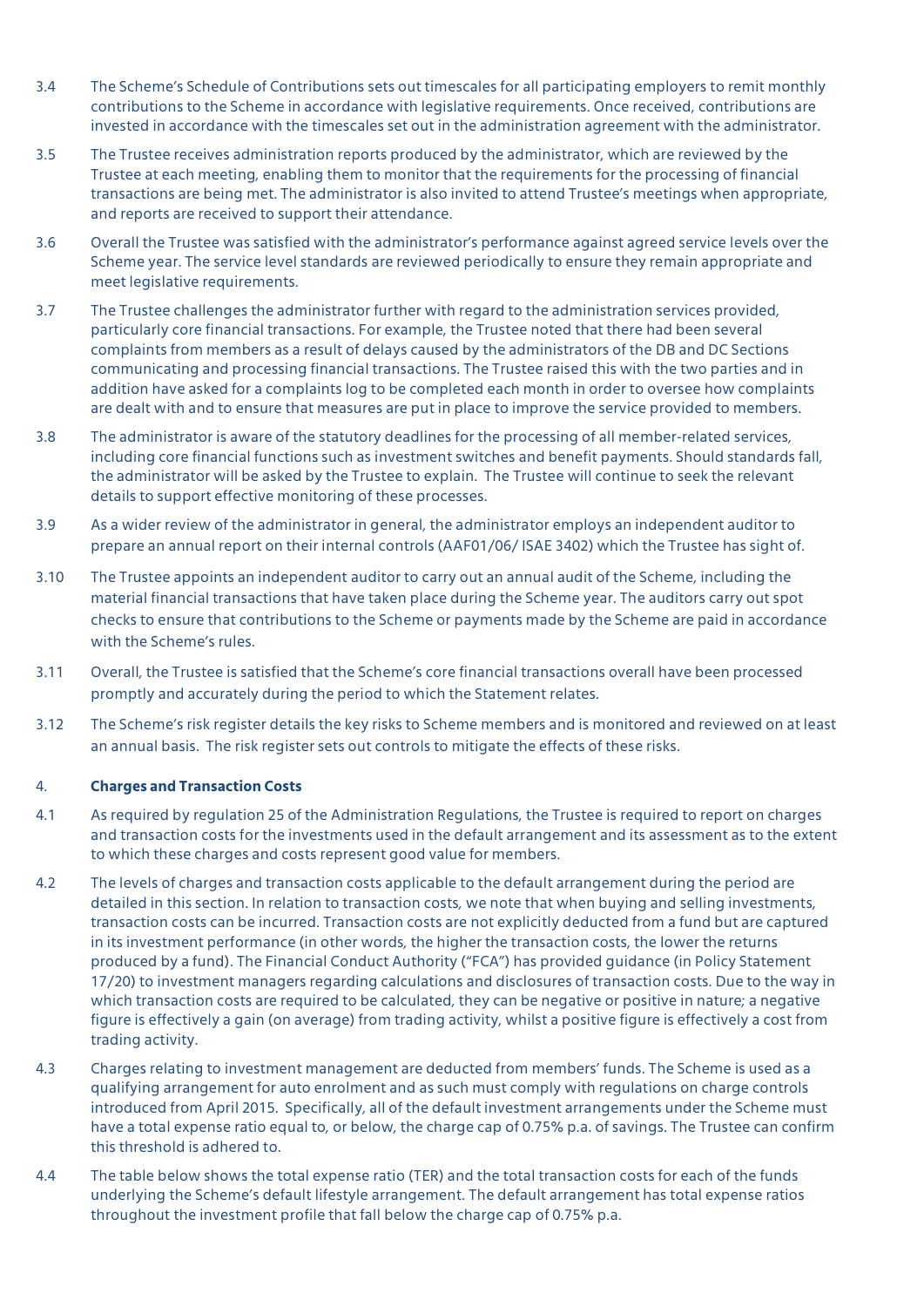The transaction costs shown in the tables below were provided by Aviva, who are the Scheme's investment platform provider, in addition to being the administrator.

| <b>Fund</b>                                                                                                                                                                                                                                                                                                                                                                                                                       | <b>TER % p.a.</b> | <b>Transaction</b><br>Cost % p.a. |
|-----------------------------------------------------------------------------------------------------------------------------------------------------------------------------------------------------------------------------------------------------------------------------------------------------------------------------------------------------------------------------------------------------------------------------------|-------------------|-----------------------------------|
| Mercer Growth / Balanced Risk                                                                                                                                                                                                                                                                                                                                                                                                     | 0.44              | 0.20                              |
| Mercer Target Drawdown 2022 Retirement Fund                                                                                                                                                                                                                                                                                                                                                                                       | 0.48              | 0.24                              |
| Mercer Target Drawdown 2023 Retirement Fund                                                                                                                                                                                                                                                                                                                                                                                       | 0.49              | 0.16                              |
| Mercer Target Drawdown 2024 Retirement Fund                                                                                                                                                                                                                                                                                                                                                                                       | 0.50              | 0.18                              |
| Mercer Target Drawdown 2025 Retirement Fund                                                                                                                                                                                                                                                                                                                                                                                       | 0.49              | 0.23                              |
| Mercer Target Drawdown 2026 Retirement Fund                                                                                                                                                                                                                                                                                                                                                                                       | 0.47              | 0.21                              |
| Mercer Target Drawdown 2027 Retirement Fund                                                                                                                                                                                                                                                                                                                                                                                       | 0.46              | 0.19                              |
| Mercer Target Drawdown 2028 Retirement Fund                                                                                                                                                                                                                                                                                                                                                                                       | 0.45              | 0.20                              |
| Mercer Target Drawdown 2029 Retirement Fund                                                                                                                                                                                                                                                                                                                                                                                       | 0.44              | 0.21                              |
| <b>Mercer Diversified Retirement Fund</b><br>$\overline{a}$ $\overline{a}$ $\overline{a}$ $\overline{a}$ $\overline{a}$ $\overline{a}$ $\overline{a}$ $\overline{a}$ $\overline{a}$ $\overline{a}$ $\overline{a}$ $\overline{a}$ $\overline{a}$ $\overline{a}$ $\overline{a}$ $\overline{a}$ $\overline{a}$ $\overline{a}$ $\overline{a}$ $\overline{a}$ $\overline{a}$ $\overline{a}$ $\overline{a}$ $\overline{a}$ $\overline{$ | 0.45              | 0.20                              |

*Source: Aviva - as at 31 March 2021.*

4.5 The table below shows the same charges and costs in each of the self-select funds that members are currently invested in.

| <b>Fund</b>                                   | <b>TER % p.a.</b> | <b>Transaction</b><br>Cost % p.a. |
|-----------------------------------------------|-------------------|-----------------------------------|
| Mercer Defensive / Lower Risk                 | 0.41              | 0.08                              |
| Mercer Moderate Growth / Moderate Risk        | 0.45              | 0.11                              |
| Mercer High Growth / Higher Risk              | 0.45              | 0.24                              |
| <b>Mercer Annuity Retirement Fund</b>         | 0.35              | 0.03                              |
| <b>Mercer Target Annuity Retirement Funds</b> | 0.37 to 0.42      | 0.05 to 0.16                      |
| Mercer Cash Retirement Fund                   | 0.32              | 0.01                              |
| Mercer Target Cash Retirement Funds           | 0.37 to 0.43      | 0.11 to 0.17                      |
| <b>Mercer Active UK Equity</b>                | 0.87              | 0.77                              |
| <b>Mercer Active Global Equity</b>            | 0.89              | 0.07                              |
| Mercer Absolute Return Fixed Income           | 0.68              | 0.34                              |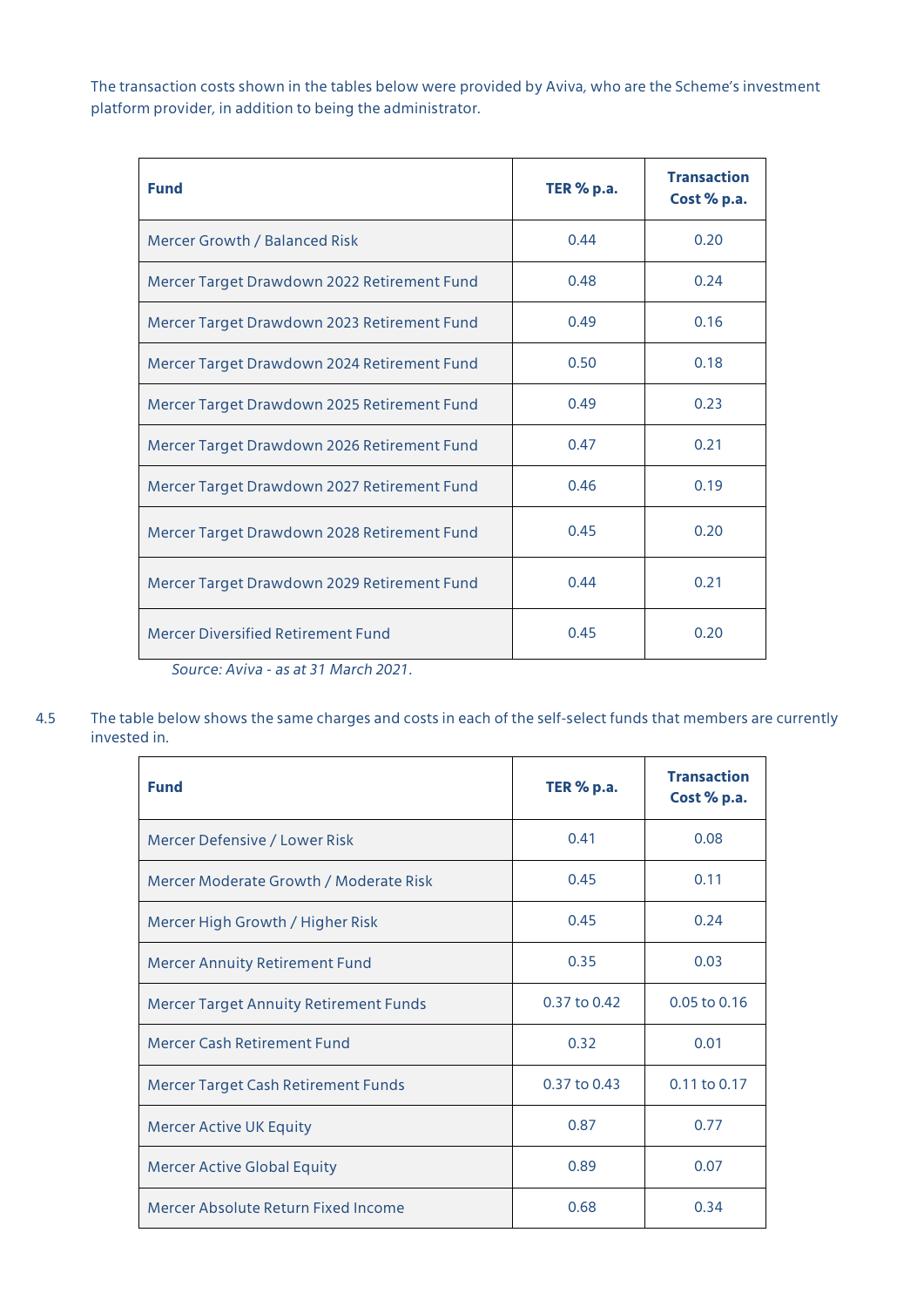| Mercer Active Global Small Cap Equity         | 1.06 | 0.35 |
|-----------------------------------------------|------|------|
| <b>Mercer Active Emerging Market Equity</b>   | 1.12 | 0.97 |
| <b>Mercer Diversified Growth Fund</b>         | 0.48 | 0.14 |
| <b>Mercer Passive UK Equity</b>               | 0.27 | 0.25 |
| <b>Mercer Passive Overseas Equity</b>         | 0.27 | 0.06 |
| <b>Mercer Passive Emerging Markets Equity</b> | 0.35 | 0.15 |
| Mercer Passive UK Corporate Bonds             | 0.27 | 0.11 |
| <b>Mercer Shariah</b>                         | 0.54 | 0.03 |
| Mercer Inflation Linked Pre-Retirement Fund   | 0.31 | 0.05 |
| <b>Mercer Cash</b>                            | 0.27 | 0.01 |

*Source: Aviva as at 31 March 2021*

## 5. **Impact of Costs and Charges**

- 5.1 In accordance with regulation 23(1) (ca) of the Administration Regulations, as inserted by the 2018 Regulations, the Trustee has prepared an illustration detailing the impact of the costs and charges typically paid by a member of the Scheme on their retirement savings pot. The statutory guidance provided has been considered when providing these examples. The below illustration has taken into account the following elements:
	- Savings pot size;
	- Real terms investment return gross of costs and charges;
	- Adjustment for the effect of costs and charges; and
	- Time.

To make this representative of the membership, the Trustee has based this on the average member age of 45, using an average pot size of £40,000 and assumes an overall contribution level of 14%. An assumed average salary of £44,000 has been used.

| Projected DC Account in Today's Money (£) |                     |                          |                       |                                                 |                                                    |               |                                 |               |  |
|-------------------------------------------|---------------------|--------------------------|-----------------------|-------------------------------------------------|----------------------------------------------------|---------------|---------------------------------|---------------|--|
|                                           | <b>Most Popular</b> |                          | <b>Most Expensive</b> |                                                 | Least Expensive & Lowest<br><b>Expected Growth</b> |               | <b>Highest Expected Growth</b>  |               |  |
|                                           |                     | Drawdown Retirement Path |                       | <b>Mercer Active Emerging</b><br>Markets Equity | Mercer Cash                                        |               | <b>Mercer Passive UK Equity</b> |               |  |
|                                           | Pot Size with       | Pot Size with            | Pot Size with         | Pot Size with                                   | Pot Size with                                      | Pot Size with | Pot Size with                   | Pot Size with |  |
| Year End                                  | no Charges          | Charges                  | no Charges            | Charges                                         | no Charges                                         | Charges       | no Charges                      | Charges       |  |
|                                           | Incurred            | Incurred                 | Incurred              | Incurred                                        | Incurred                                           | Incurred      | <b>Incurred</b>                 | Incurred      |  |
|                                           | £47,000             | £46,700                  | £47,700               | £46,900                                         | £45,400                                            | £45,300       | £47,500                         | £47,300       |  |
|                                           | £54,000             | £53,400                  | £55,700               | £53,800                                         | £50,800                                            | £50,500       | £55,200                         | £54,700       |  |
| 31                                        | £61,200             | £60,200                  | £63,900               | £60,900                                         | £56,000                                            | £55,600       | £63,200                         | £62,400       |  |
| 51                                        | £76,100             | £74,200                  | £81,400               | £75,500                                         | £66,300                                            | £65,500       | £79,900                         | £78,400       |  |
| 10                                        | £115,600            | £110,500                 | £130,700              | £114,300                                        | £90,400                                            | £88,600       | £126,500                        | £122,100      |  |
| 15                                        | £157,800            | £147,900                 | £189,600              | £156,700                                        | £112,500                                           | £109,500      | £180,700                        | £171,900      |  |
| 20                                        | £195,600            | £180,000                 | £259,900              | £203,000                                        | £132,800                                           | £128,400      | £244,100                        | £228,700      |  |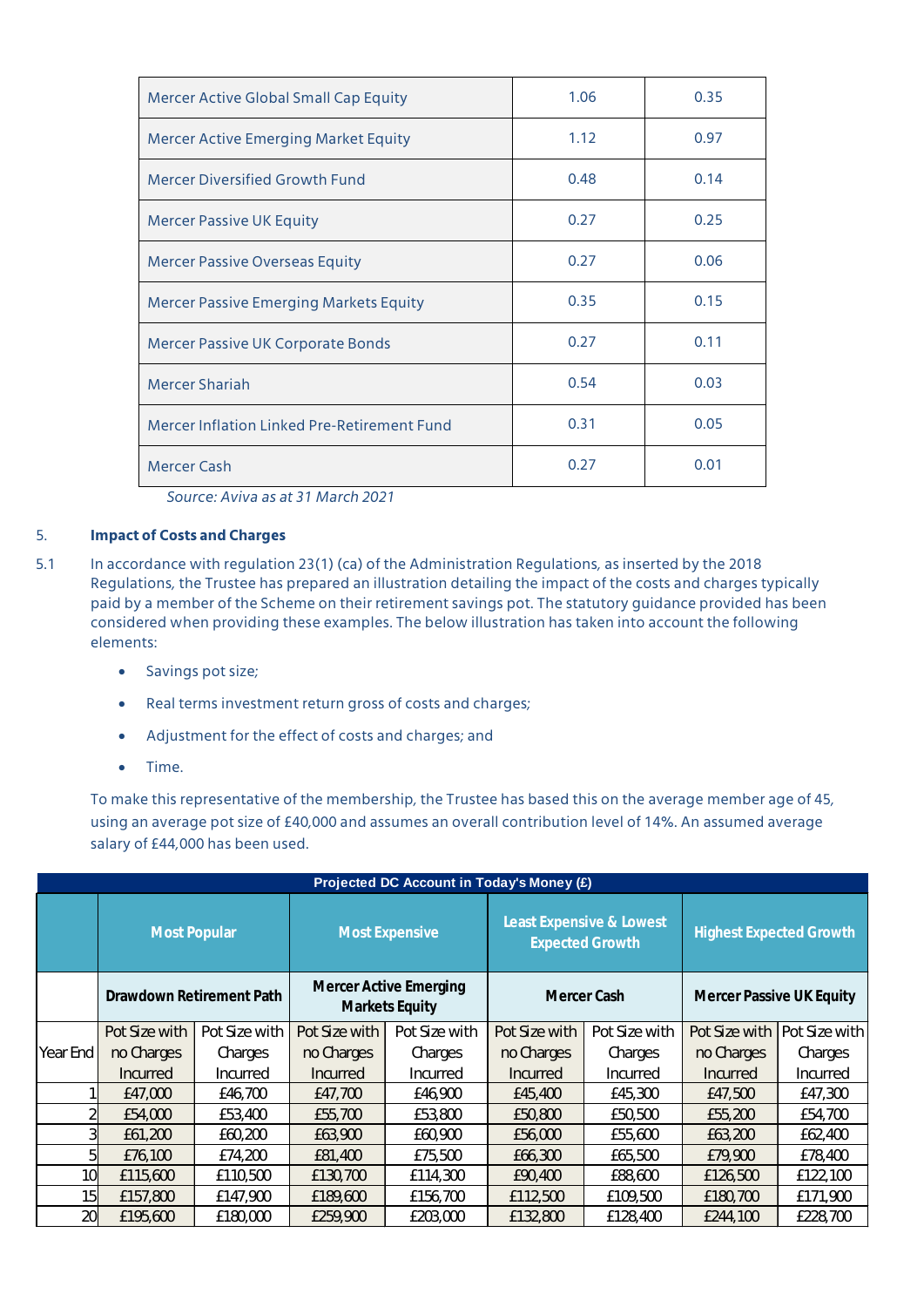Notes:

- 1. Salary increase and price inflation have been assumed to be 2.5% per year
- 2. Projected pension pot values are shown in today's terms, and do not need to be reduced further for the effect of future inflation
- 3. When allowing for the transaction costs within the growth assumptions, the Trustee has used an average of the transaction costs provided by Aviva for the 2018/19, 2019/20 and 2020/21 Scheme years. This is because the transaction cost for each will fund will fluctuate, so using an average is likely to be more accurate over a long time period.
- 4. Values are illustrations only and are not guaranteed
- 5. The projected growth rates assumed for each fund, after allowing for charges, are as follows:
	- a. Drawdown Retirement Path (Default investment arrangement) between 1.23% and -0.40% p.a net expected real return above inflation, depending on how far away a member is from retirement
	- b. Mercer Active Emerging Market Equity (Most Expensive Fund): 1.77% p.a net expected real return above inflation.
	- c. Mercer Passive UK Equity (Highest Expected Growth): 2.65% p.a net expected real return less inflation.
	- d. Mercer Cash (Lowest Expected Growth and Cheapest Fund): -1.97% p.a. net expected real return above inflation.
- 5.2 The Trustee has presented a further illustration below, designed to be representative of the youngest members of the Scheme. This is based on a member of age 22, using a starting pot size of £9,000 and a salary of £23,000. It also assumes an overall contribution level of 12% per annum.

| Projected DC Account in Today's Money (£) |                          |               |                                                 |                       |                                                    |               |                                |               |  |
|-------------------------------------------|--------------------------|---------------|-------------------------------------------------|-----------------------|----------------------------------------------------|---------------|--------------------------------|---------------|--|
|                                           | <b>Most Popular</b>      |               |                                                 | <b>Most Expensive</b> | Least Expensive & Lowest<br><b>Expected Growth</b> |               | <b>Highest Expected Growth</b> |               |  |
|                                           | Drawdown Retirement Path |               | <b>Mercer Active Emerging</b><br>Markets Equity |                       | Mercer Cash                                        |               | Mercer Passive UK Equity       |               |  |
|                                           | Pot Size with            | Pot Size with | Pot Size with                                   | Pot Size with         | Pot Size with                                      | Pot Size with | Pot Size with                  | Pot Size with |  |
| Year End                                  | no Charges               | Charges       | no Charges                                      | Charges               | no Charges                                         | Charges       | no Charges                     | Charges       |  |
|                                           | Incurred                 | Incurred      | <b>Incurred</b>                                 | Incurred              | Incurred                                           | Incurred      | Incurred                       | Incurred      |  |
|                                           | £12,000                  | £11,900       | £12,100                                         | £11,900               | £11,600                                            | £11,600       | £12,100                        | £12,000       |  |
|                                           | £15,000                  | £14,800       | £15,400                                         | £14,900               | £14,100                                            | £14,100       | £15,300                        | £15,100       |  |
| 3                                         | £18,000                  | £17,700       | £18,700                                         | £17,900               | £16,600                                            | £16,500       | £18,500                        | £18,300       |  |
| 51                                        | £24,300                  | £23,700       | £25,800                                         | £24,100               | £21,500                                            | £21,300       | £25,400                        | £24,900       |  |
| 10 <sup>1</sup>                           | £41,100                  | £39,400       | £45,900                                         | £40,600               | £33,000                                            | £32,400       | £44,500                        | £43,100       |  |
| 15                                        | £59,500                  | £56,100       | £69,800                                         | £58,600               | £43,500                                            | £42,400       | £66,800                        | £63,800       |  |
| 20                                        | £79,600                  | £73,800       | £98,400                                         | £78,300               | £53,200                                            | £51,500       | £92,800                        | £87,400       |  |
| 25                                        | £101,700                 | £92,600       | £132,500                                        | £99,700               | £62,100                                            | £59,800       | £123,200                       | £114,300      |  |
| 30 <sup>1</sup>                           | £126,000                 | £112,700      | £173,100                                        | £123,200              | £70,200                                            | £67,200       | £158,600                       | £145,000      |  |
| 35                                        | £152,500                 | £134,000      | £221,700                                        | £148,800              | £77,700                                            | £74,000       | £199,900                       | £179,900      |  |
| 40                                        | £178,300                 | £153,500      | £279,600                                        | £176,700              | £84,600                                            | £80,100       | £248,000                       | £219,700      |  |
| 43                                        | £189,400                 | £161,300      | £319,600                                        | £194,700              | £88,400                                            | £83,500       | £280,700                       | £246,300      |  |

#### Notes:

1. Salary increase and price inflation have been assumed to be 2.5% per year

2. Projected pension pot values are shown in today's terms, and do not need to be reduced further for the effect of future inflation

3. When allowing for the transaction costs within the growth assumptions, the Trustee has used an average of the transaction costs provided by Aviva for the 2018/19, 2019/20 and 2020/21 Scheme years. This is because the transaction cost for each will fund will fluctuate, so using an average is likely to be more accurate over a long time period.

- 4. Values are illustrations only and are not guaranteed
- 5. The projected growth rates assumed for each fund, after allowing for charges, are as follows:
	- a. Drawdown Retirement Path (Default investment arrangement) between 1.23% and -0.40% p.a net expected real return above inflation, depending on how far away a member is from retirement
	- b. Mercer Active Emerging Market Equity (Most Expensive Fund): 1.77% p.a net expected real return above inflation.
	- c. Mercer Passive UK Equity (Highest Expected Growth): 2.65% p.a net expected real return less inflation.
	- d. Mercer Cash (Lowest Expected Growth and Cheapest Fund): -1.97% p.a. net expected real return above inflation.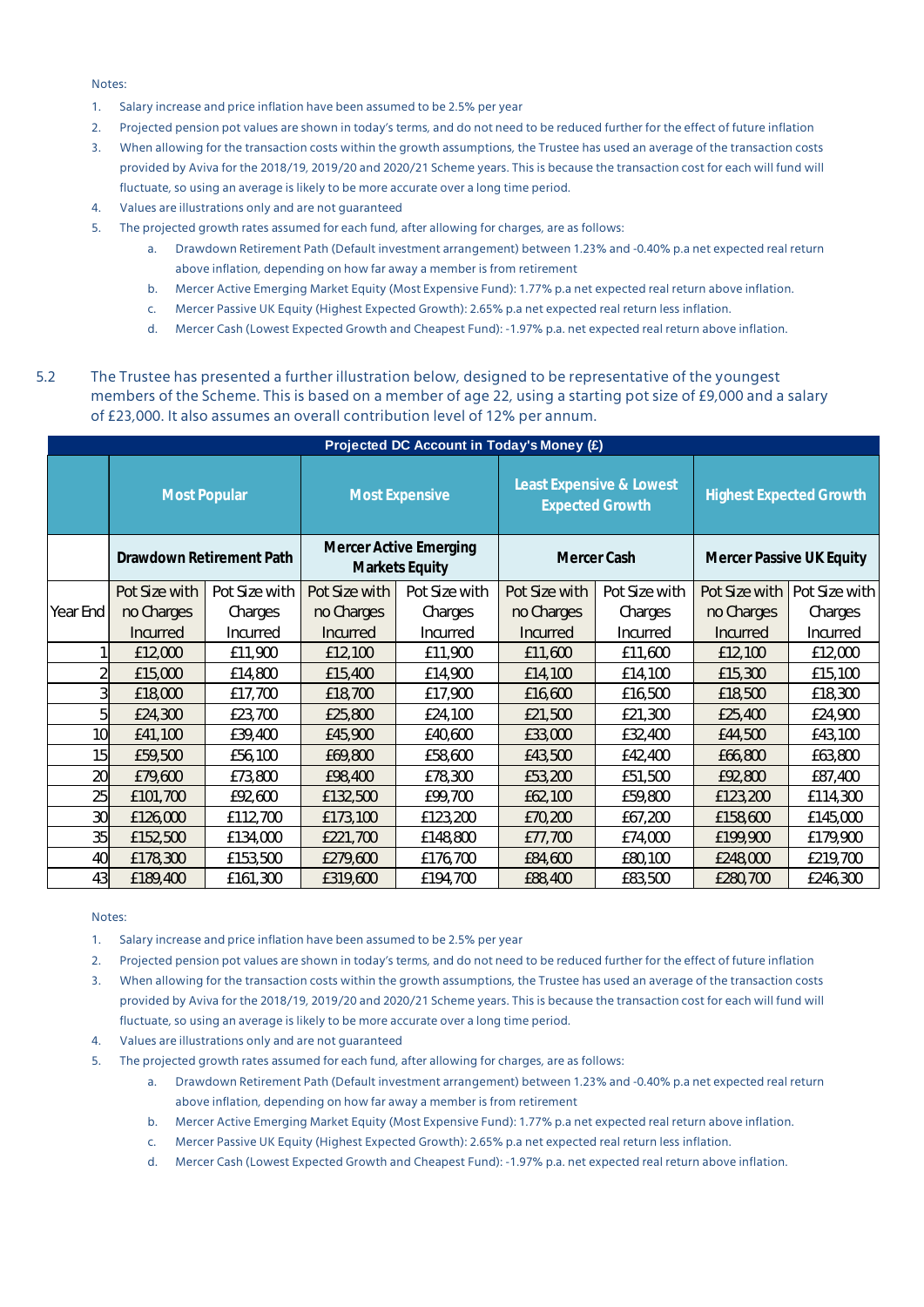5.3 The Trustee acknowledges the requirement to publish these illustrations on a website and this Statement will be available in time for the deadline of seven months following the Scheme year-end. The 2021 benefit statements included the web address, informing members where they can access this information.

## 6. **Value for Members**

- 6.1 In accordance with regulation 25(1) (b), the Trustee is required to consider the extent to which the investment options and the benefits offered by the Scheme represent good value for members when this is compared to other options available in the market.
- 6.2 The Trustee's Value for Money assessment framework incorporates consideration of:
	- Investment management charges
	- Administration charges
	- Transaction costs where available
	- Net of fees performance
	- **•** Investment design and range
	- Member communications
	- **•** Trustee governance arrangements
	- Additional services available to members.
- 6.3 In September 2021, the Trustee assessed the extent to which the charges under the Scheme represented good value for members and concluded, in consultation with their DC advisers, that the Scheme offers good value for money relative to peers and alternative arrangements that are available. The reasons underpinning this conclusion include:
	- Charges for the Scheme's default investment arrangement are below the 0.75% charge cap per year.
	- All funds in use by members of the Scheme are assessed as providing good value when considering price and performance in conjunction.
	- The Scheme's funds, based on their underlying investment managers, are assessed as having above average prospects of outperforming (active) or meeting the benchmark within the tolerance range (passive).
	- The transaction costs provided by the Scheme's fund managers appear to be reflective of the costs expected of the various asset classes and markets that the Scheme invests in, although there is not yet an 'industry standard' that the Trustee can compare against.
	- In other areas the assessment found that the Scheme offers good VFM across the range of additional features for members, including scheme governance, and communication.
- 6.4 In other areas the assessment found that the Scheme offers good value across the range of additional features for members, including scheme governance, and communication, for example:
	- The Company pays for governance costs, together with various member communication, administration and advisory costs associated with operating the Scheme, which further enhances the value that members receive
	- The Trustee, with help from the Company arranges for members to receive one set of guidance and one set of financial advice from Origen Financial Services free of charge.
	- During the Scheme year, the Trustee issued a newsletter to all members to highlight Scheme developments, as well as Pensions Progress Statements informing members how they can get the most out of the Scheme. In addition, presentations were delivered by the Trustee's advisors and the administrator to members of the Scheme, highlighting the importance of retirement planning.
	- During the year, the Trustees secured better pricing terms with Aviva reducing the fees which members pay, greatly enhancing the value received when compared the Trustee's 2019/20 value assessment.
- 6.5 The Trustee will continue to monitor the administration and performance of the Scheme's investment funds.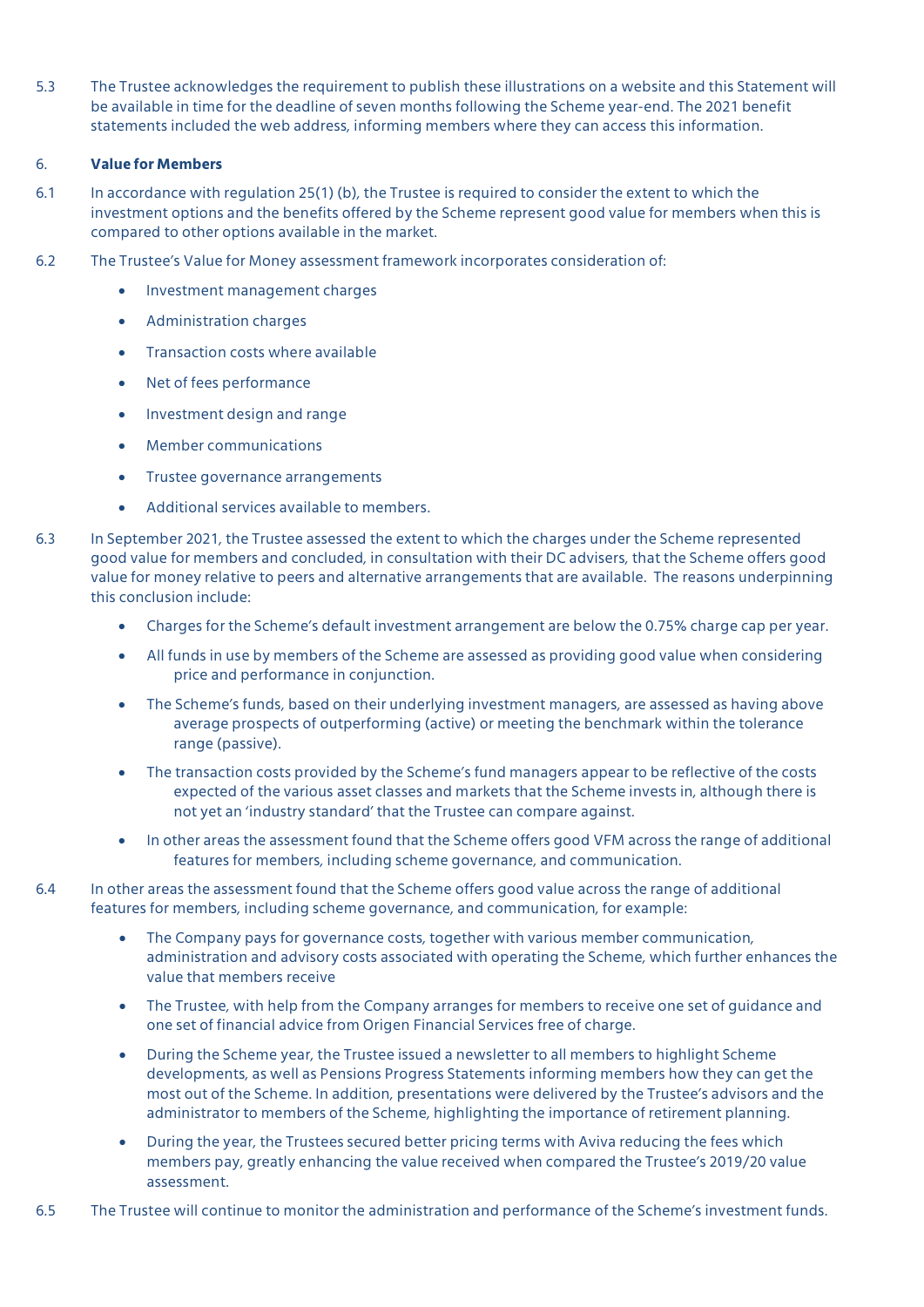### 7. **Trustee Knowledge and Understanding**

- 7.1 In accordance with sections 247 and 248 of the Pensions Act 2004, the Trustee is required to maintain an appropriate level of knowledge and understanding which, together with professional advice which is available to them, enables them to properly exercise their functions and duties in relation to the Scheme. This requirement has been met during the course of the Scheme year and the Trustee has undertaken regular training throughout the year, in summary:
	- The Trustee has monthly meetings in which the Scheme is discussed, professional advisors are also in attendance at each meeting. DC specific meetings take place at least twice a year and DC is considered at each monthly meeting.
	- The Trustee reviews training opportunities periodically throughout the year, and attends any sessions they think are appropriate, training is subsequently recorded in a log.
	- The Trustee receives topical training regarding DC pensions from their advisers.
- 7.2 The Trustee undertook a number of activities over the past year which demonstrates how they have a working knowledge of pension & trust law, funding & investment principles, Trust Deed and Rules and the SIP. These activities include:
	- The Trustee meetings held in the period for this statement which were attended by the Scheme advisors.
	- The conflicts of interest policy is considered at each meeting.
	- The Trustee started the process of reviewing their Member Nominated Trustee Director arrangements, demonstrating knowledge of the Trust Deed & Rules.
	- The SIP was revised in September 2020 in order to reflect new requirements under The Occupational Pension Scheme (Investment and Disclosures) (Amendment) Regulations 2019.
	- The Risk Register is reviewed and updated regularly. This demonstrates that the Trustee holds relevant knowledge on DC specific internal controls and the regulatory requirements. Training and advice was delivered by the Scheme's advisors as part of the Risk Register review. This was incorporated by the Trustee into the decision making processes.
- 7.3 The following topical trainings were undertaken by the Trustee over the scheme year:
	- In May 2020, the Trustee received training on investment matters
	- In August 2020, the Trustee received a recap on the background of the Scheme, and pensions legislation
	- In October 2020, the Trustee received training on journey planning, which was more focussed towards the Scheme's DB section, but did incorporate considerations for the DC section.
	- In December 2020, the Trustee received training on long-term planning.
	- In December 2020, the Trustee received training on the Regulator's DC Code, and how the Scheme compares against best practice.
- 7.4 The Trustee is conversant with, and has a working knowledge of, the Trust Deed and Rules and the policies and documents setting out the Trustee's running of the Scheme. If there are any ambiguities over the interpretation of the Rules legal advice is sought from the Scheme's legal advisors. The Trustee is conversant with, and has a working knowledge of, the current SIP. The Trustee undertakes regular training on investment matters and reviews the investments held by the Scheme at each meeting. The Trustee has sufficient knowledge of investment matters to be able to challenge their advisors.
- 7.5 The Trustee receives professional advice from Mercer and other advisors to support them in reviewing the performance of the Scheme and in governing the Scheme in line with the Trust Deed and Rules, and the relevant skills and experience of Mercer is a key criterion when evaluating advisor performance or selecting new advisors. The advice received by the Trustee along with its own experience allows them to properly exercise their function as Trustee.